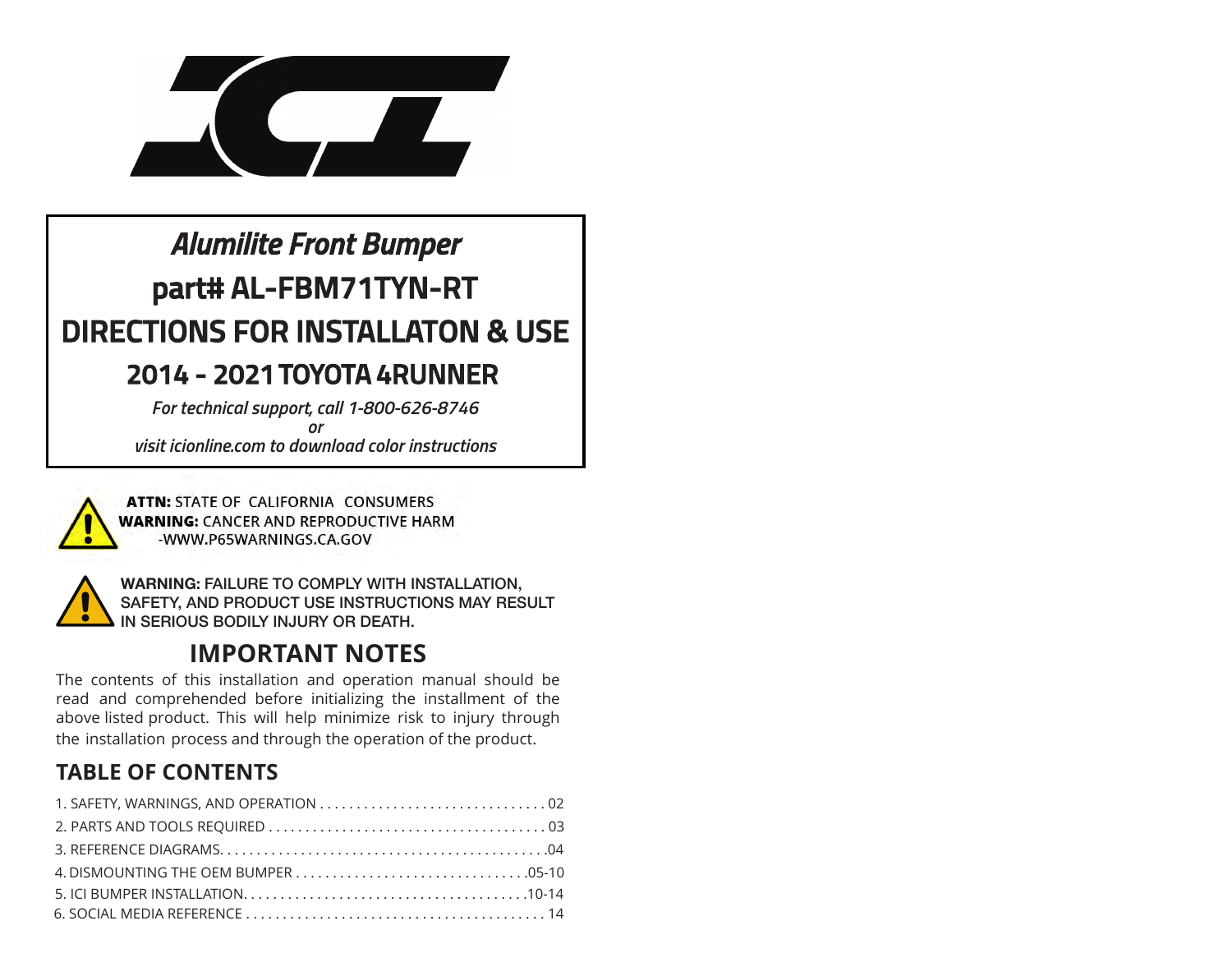#### SAFETY, WARNINGS, AND OPERATION

- • Please ensure that the installer and end-user of this product havefamiliarized themselves with the contents in this manual. This manual provides important information about the possible safetyand operation risks that are involved with the usage of thisproduct.
- Our number one concern is the safety of our customers. This• product is intended to be installed by a professional to minimize risk of an improper installation. Improper installations can lead toproduct damage, vehicle damage, and bodily injury. We ask thatyou reach out for professional assistance if this installation isbeyond your capabilities.
- Please ensure to safeguard this installation and operation manual •to reference in the future or to pass on to a future owner of theproduct.
- The installation of the TOYOTA 4RUNNER ALUMILITE BUMPER• requires the dismantling and cutting of the OEM bumper. Please follow all instructions and take all safety precautions necessarythroughout the entirety of the installation process.

#### 2. PARTS AND TOOLS REQUIRED



#### PARTS AND TOOLS REQUIRED

#### **Hardware Kit includes:**

- **(1). Qty x 14 <sup>=</sup>M8-1.25 x 30mm Flat Head Socket Screws**
- **(2). Qty x 14 = M8 x 30mm Finish Washers**
- **(3). Qty x 26 <sup>=</sup>M8 Flat Washers**
- **(4). Qty x 12 <sup>=</sup>M8-1.25 Nylock Nuts**
- **(5). Qty x 6 <sup>=</sup>M8-1.25 x 30mm Hex Head Bolts**
- **(6). Qty x 2 = M12-1.25 x 30mm Hex Head Bolts**
- **(7). Qty x 2 = M12 Flat Washers**
- **(8). Qty x 4 = 1/2'' RT Hole Plugs**

#### **Components List:**

- **(a). Steel Winch Plate Assembly (100513)**
- **(b). Aluminum Winch Plate Bumper Cover (100515)**
- **(c). Internal Light Mount (100516)**
- **(d). Lower Bumper Supports (100517) Qty x 21 Driver / 1 Passenger**
- **(e). Trim-Loc Rubber Edging Qty x 2**
- **(f). RT Hoop Bar (Bolt-on)**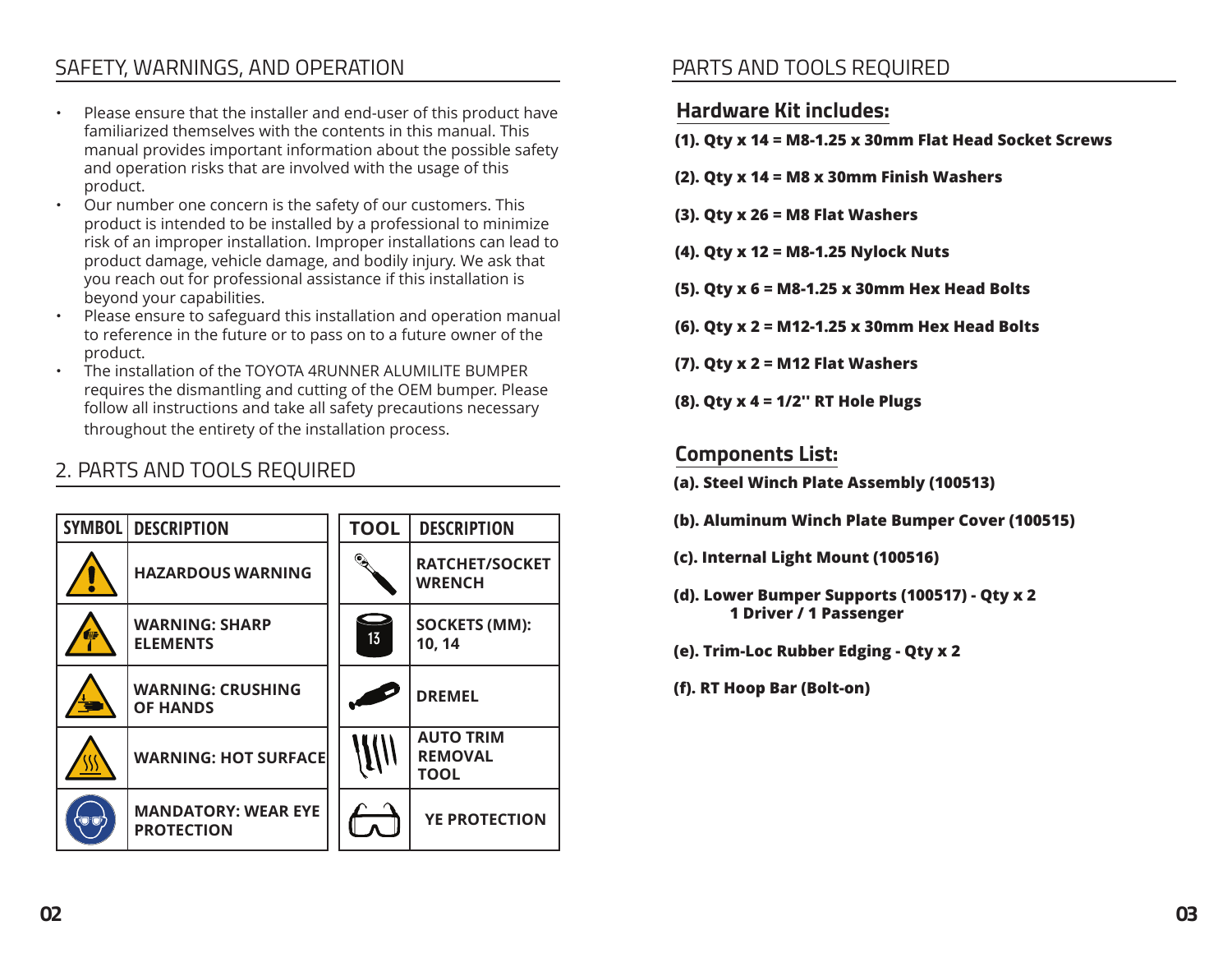#### **REFERENCE DIAGRAMS**



#### **DISMOUNTING THE OEM BUMPER**

#### **STEP 1**

Open the hood of your 4Runner and remove the top plastic radiator cover by removing the 10 plastic retainer clips. Simply push in the center of the clips (like a button) to disengage them.



*Figure 1.*



#### **STEP 2 (SAVE COMPONENTS)**

With a 10mm socket, remove the 3 bolts attaching the bumper cover to the center of the radiator support. The top bolt is shown in *Figure <sup>2</sup>*. Follow the bumper cover down to fi nd th 2 bolts located directly beneath it.

*Figure 2.*

#### **STEP 3 (SAVE COMPONENTS)**

With a trim removal tool. remove the 6 plastic retainer clips holding the bumper cover to the radiator support. If equipped, unplug the TSS sensor harness as well.



*Figure 3.*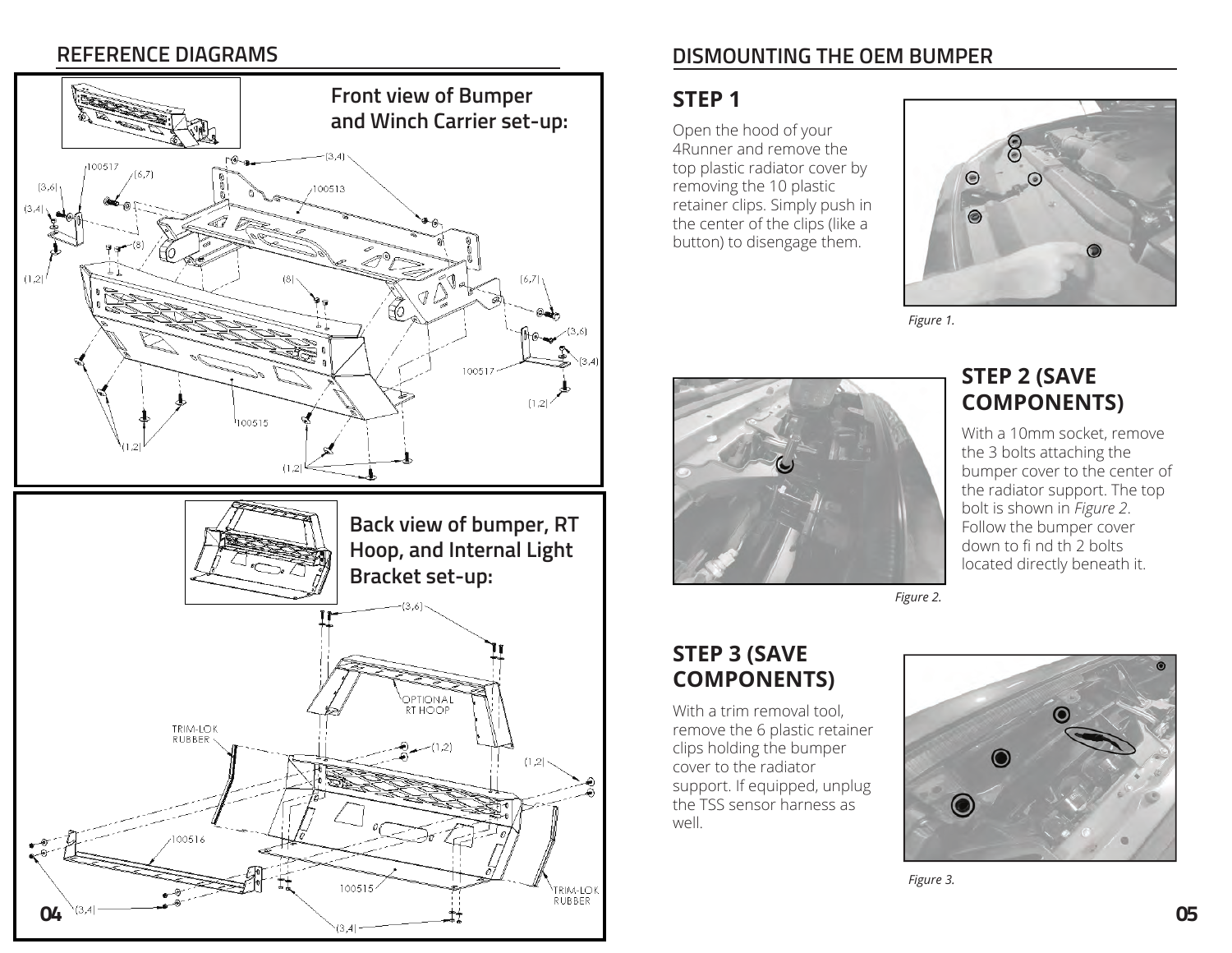#### **DISMOUNTING THE OEM BUMPER**



#### *Figure 4.*

#### **STEP 5**

 Using a 10mm socket, remove the 2-3 screws from each side underneath the bumper cover holding it to the inner fender liner.



**STEP 4 (SAVE COMPONENTS)**

reinstalled later.

Using a 10mm socket, remove the 3 screws from the front of each wheel well holding the bumper cover to the inner fender liner. Note the bolts and which location they were removed from so they can be

*Figure 5.*



*Figure 6.*

#### **STEP 6**

Using a 10mm socket remove the 7 bolts underneath the center of the bumper cover holding on the plastic skid plate. Using a small flat head screw driver remove the plastic retainer pin holding the plastic skid plate to the frame. Remove the plastic skid plate. *Figure 6* is with the plate removed.

#### **DISMOUNTING THE OEM BUMPER**

#### **STEP 7 (SAVE COMPONENTS)**

Disconnect the fog light harness, there is a plug located under the driver side headlight that can be accessed underneath the bumper. This plug has a lever to release it from the harness, disconnect the harness by pulling the lever until it releases.



*Figure 7.*



Use a 14mm socket or wrench to remove the crash bar from the frame. There are 4 bolts per side, 3 on the outside and 1 on the inside of each frame mount. The crash bar is also attached by hooks. With the bolts removed, lift up on the crash bar to unhook it from the frame. The crash bar will not be used for the ICI

**STEP 9** 

#### **STEP 8 (SAVE COMPONENTS)**

To avoid damage, we recommend having someone help to remove the bumper cover. From the wheel well, pull the bumper away from the fender. As it loosens, slip your fingers between the bumper cover and fender and work towards the front of the vehicle. Do this carefully from both sides.



bumper. *Figure 9.*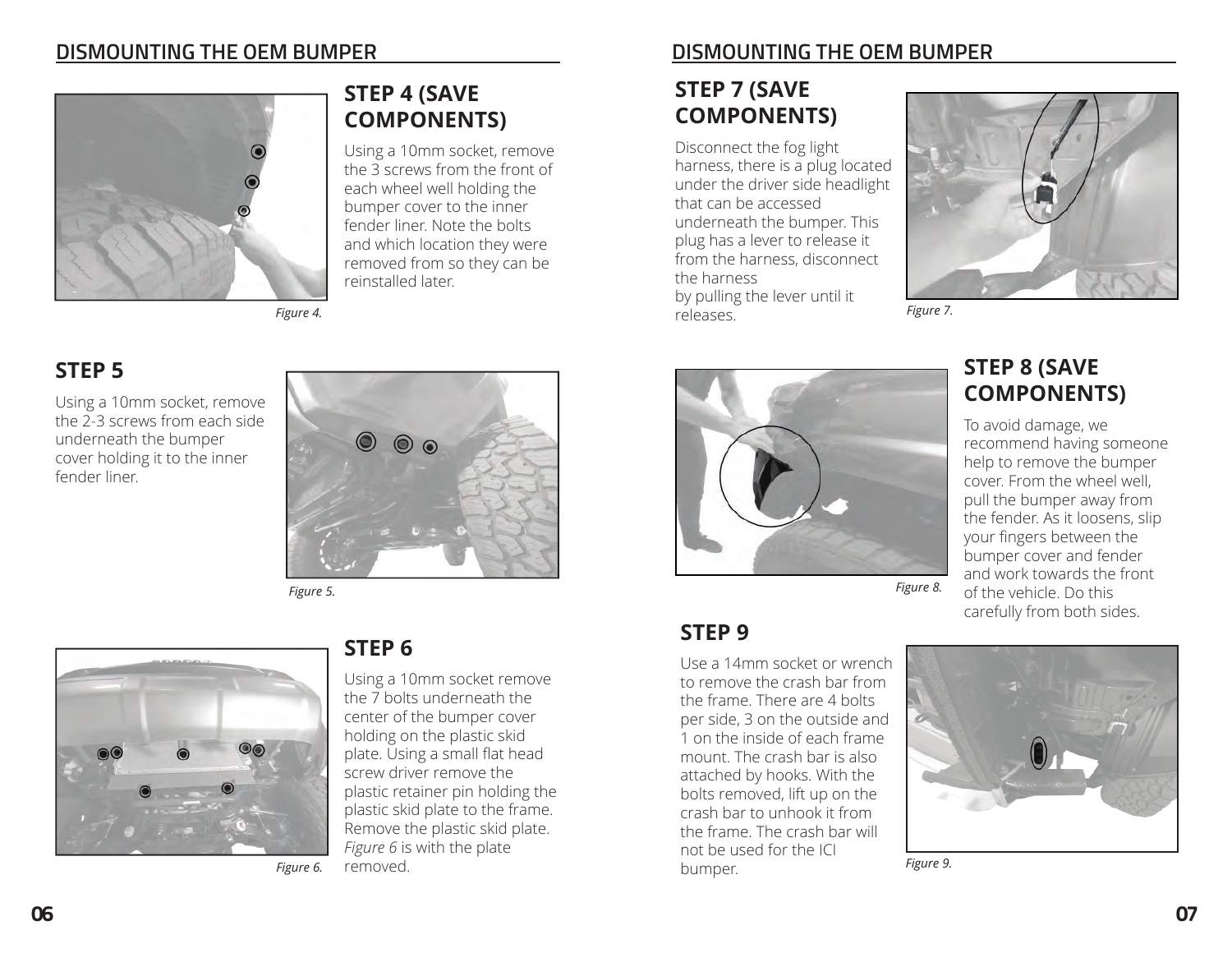

*Figure 10.*

#### **STEP 11**

Create a cut line along the top of the bumper cover by masking off the top edge just below the lower grille, tape off about 2" below the lower grille opening.



**STEP 12 (SAVE COMPONENTS)**

Using the front plastic trim cover removed in STEP 10 as a guide, trace a line with a sharpie over the tape to act as a "cutting" line. Once the line is drawn, remove the plastic trim cover and set it

the bumper cover.

**STEP 10**

 Remove the front plastic trim cover and fog light harness from the bumper cover. Gently pull on the clips until they come off the bumper. Using a flat head screw driver, release the white plastic retainer pins holding the trim piece to the front of

*Figure 11.*



*Figure 12.*

aside.

#### **DISMOUNTING THE OEM BUMPER**

#### **STEP 13**

Remove the lower grille insert. Using a Phillips head screw driver, remove the 6 screws holding the metal grille retainer to the bumper cover. Using a flat head screw driver, unclip the lower grille from the bumper cover and remove. Set these parts aside for re-installation after cutting.



*Figure 13.*



#### **STEP 14**

 Finish taping off the edge of the bumper cut area. The cut will follow the top line and down the valley of the bumper cover. Tape off outside of this area to protect it from contact with the cutting tool.

*Figure 14.*

#### **STEP 15**

Using a cut off wheel, air saw or similar type cutting tool, begin cutting along the top line and down the valleys of the bumper cover. The ICI bumper will cover these cut areas, so the cuts do not need to be perfect.



*Figure 15.*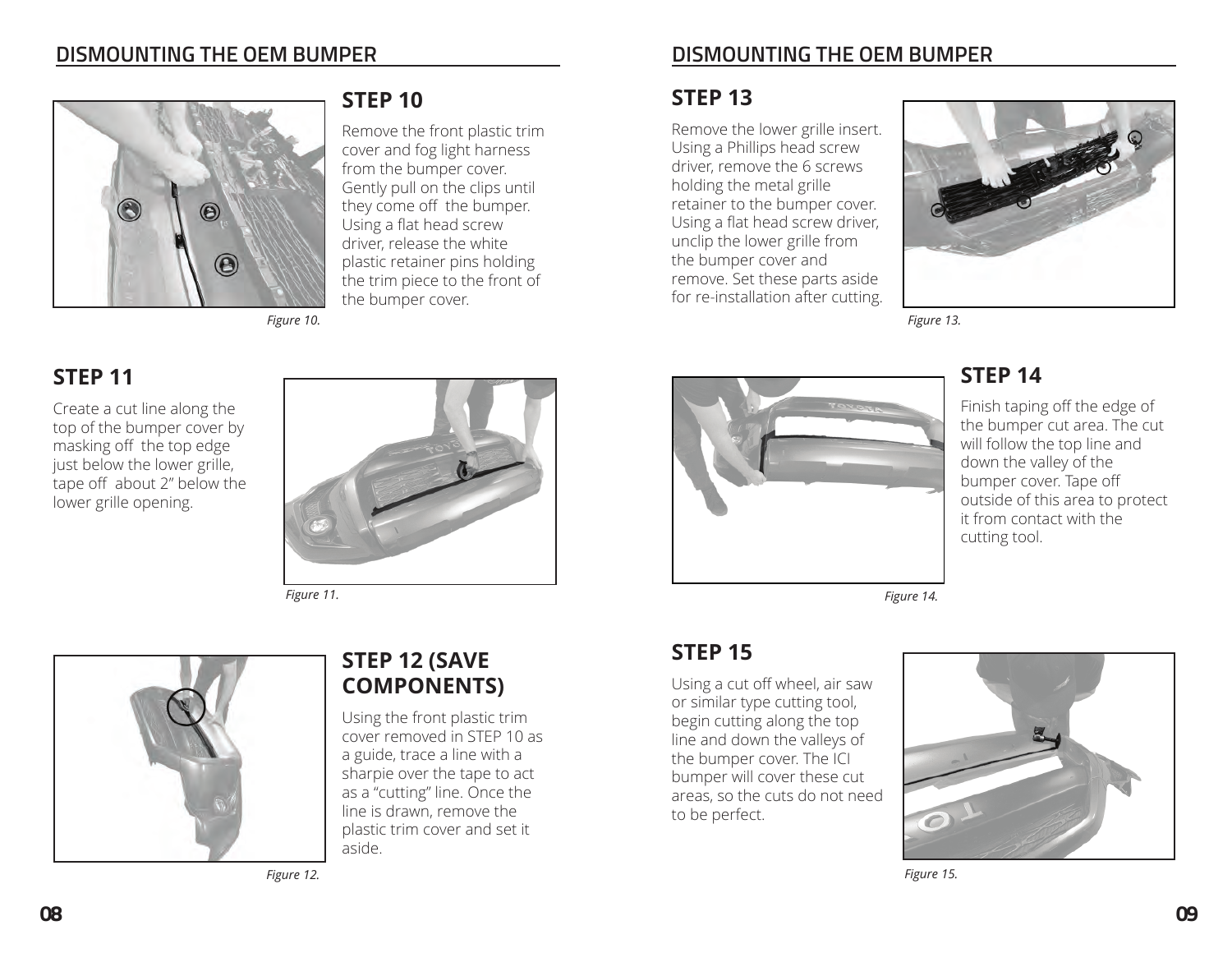#### **DISMOUNTING THE OEM BUMPER**



#### **STEP 16**

Clean up the edges with a light sanding and remove all the masking tape.

*Figure 16.*

#### **ICI BUMPER INSTALLATION**

#### **STEP 17**

With the edges sanded, the bumper cover is ready to be reassembled and remounted to your truck. You will need to reinstall the components of the following steps in this sequence: STEP 12, STEP 8, STEP 7, STEP 4, STEP 2, and STEP 3.



*Figure 17.*



#### **STEP 18 (WINCH)**

If you have a winch, now is the time to mount it to the carrier. Be sure to use the hardware provided with your winch. This carrier is designed to fit most winch brands, it may be necessary to relocate the solenoid control box depending on the winch brand and style.

*Figure 18.*

#### **ICI BUMPER INSTALLATION**

#### **STEP 19**

 Install the ICI winch carrier to the frame of the vehicle. With help, carefully hold the winch carrier up to the front frame and use the eight 14mm socket head bolts removed in STEP 9 to attach the winch carrier to the frame. Do not fully tighten these bolts yet.



**STEP 20**

19.

*Figure 19.*



*Figure 20.*

#### **STEP 21 (WINCH)**

Be sure to take caution with the AC and cooler lines. If a line is making contact with the winch, you will need to adjust it/them to avoid damaging it. These lines can be gently bent by hand, but it may be necessary to unbolt the line. NOTE: Be careful and only proceed at your own discretion.



Use the provided M12 bolts and flat washers on the lateral holes of the winch carrier to fix it to the frame. With these bolts in place and

tightening the 8 bolts in STEP

tightened, proceed to

*Figure 21.*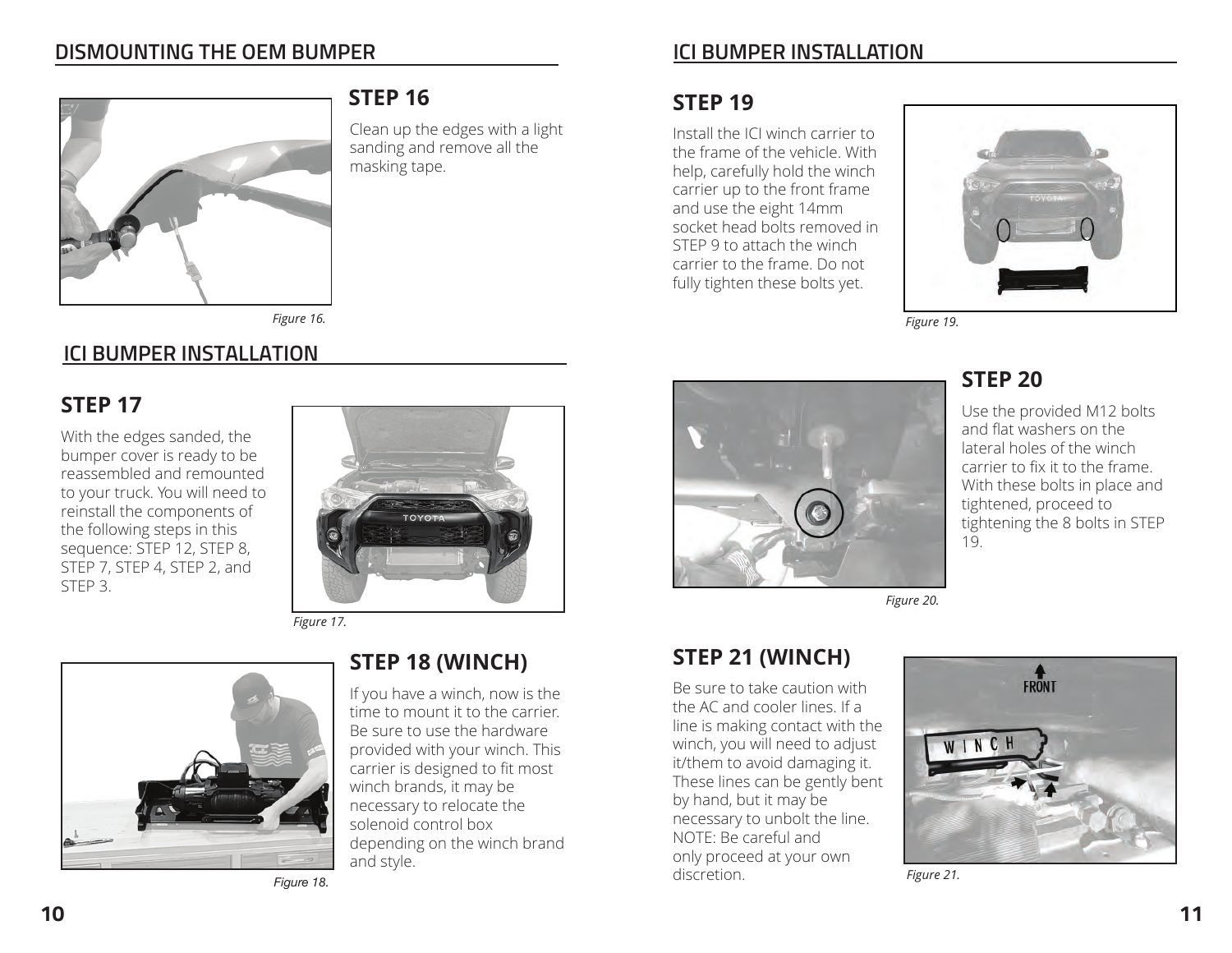#### **ICI BUMPER INSTALLATION**



*Figure 22.*



**STEP 22**

hardware.

 Install the side support brackets to the winch carrier

 NOTE: Do not fully tighten and do not attach to the bumper cover as illustrated yet. This is done to illustrate where the

with the provided M8

support attaches.

*Figure 23.*



#### **STEP 24 (LIGHTING)**

Install the lighting of your choosing to the light mount bracket. Then mount the bracket to the cover plate and adjust it until your lighting is centered on the front opening. NOTE: The light bracket accommodates up to a 30"

*Figure 24.*

#### **ICI BUMPER INSTALLATION**

#### **STEP 25**

 Attach the provided rubber trim to the length of the side edges of the cover plate. It may be necessary to use a small mallet to ensure that the trim is properly attached.



*Figure 25.*



#### **STEP 26**

 Use 8 of the provided M8 bolts and finish washers to attach the cover plate to the winch carrier. Center the plate so it is square on the vehicle and tighten the mounting bolts. Also install the fairlead to the front of the winch cover plate - longer bolts may be necessary for this.

*Figure 26.*

#### **STEP 27**

Attach the OE bumper cover to the side support brackets using the provided M8 bolt and finish washer. Adjust the bumper cover so it minimizes the gap between the winch cover plate and the OE bumper cover, once satisfied with the fitment, fully tighten all bolts. Refer to STEP 22.



*Figure 27.*